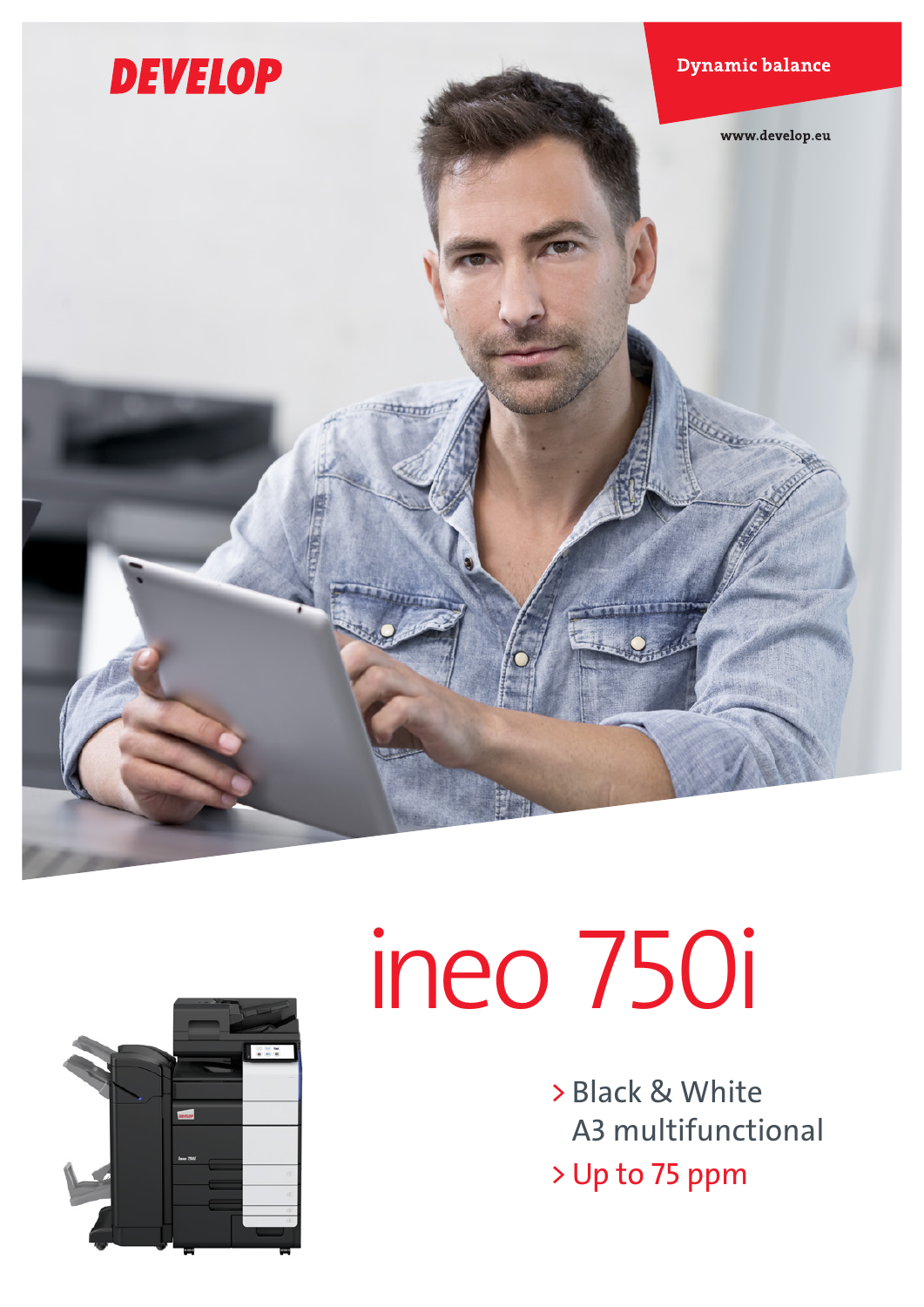# Option diagram











### Finishing functionalities











stapling

Corner stapling (offline)

Two-point stapling Two-hole punching

Four-hole punching Duplex Combined Corner Corner Two-point Two-hole Four-hole Duplex Combined Half-fold

mixplex/ mixmedia

Sheet Letterfold Booklet insertion,

Offset Z-fold sorting

Banner printing

report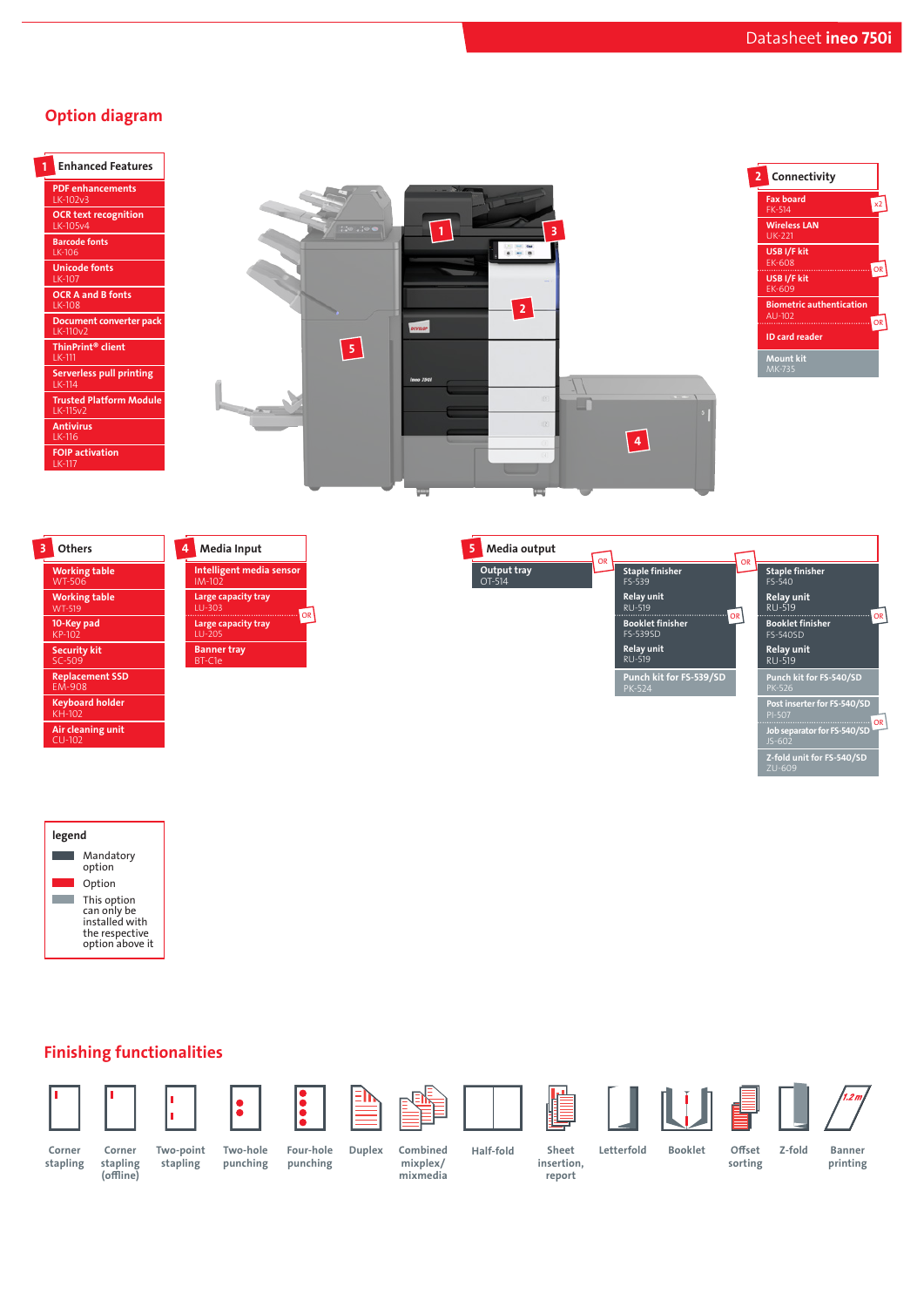# **Description**

#### ENHANCED FEATURES

| LK-102v3 PDF enhancements          | PDF/A(1b), PDF encryption, digital signature                   |
|------------------------------------|----------------------------------------------------------------|
| LK-105v4 OCR text recognition      | Searchable PDF and PPTX                                        |
| <b>LK-106 Barcode fonts</b>        | Supports native barcode printing                               |
| <b>LK-107 Unicode fonts</b>        | Supports native Unicode printing                               |
| LK-108 OCR A and B fonts           | Supports native OCR A and B font printing                      |
| <b>LK-110v2 Document converter</b> | Generates various file formats incl. DOCX.                     |
| pack                               | XLSX and PDF/A                                                 |
| LK-111 ThinPrint® client           | Print data compression for reduced network impact              |
| LK-114 Serverless pull printing    | Secure and Follow Me printing solution requiring               |
|                                    | no server application                                          |
| <b>LK-115v2 Trusted Platform</b>   | Trusted Platform Module for protection of data                 |
| Module                             | encryption and decryption                                      |
| <b>LK-116 Antivirus</b>            | Bitdefender <sup>®</sup> antivirus provides real time scanning |
|                                    | of all incoming and outgoing data                              |
| <b>LK-117 FOIP activation</b>      | Fax over IP networks (T.38), requires fax kit                  |
|                                    |                                                                |

#### **CONNECTIVITY**

| FK-514 Fax board           | Super G3 fax, digital fax functionality         |
|----------------------------|-------------------------------------------------|
| <b>UK-221 Wireless LAN</b> | Wireless LAN and wireless LAN Access Point Mode |
| EK-608 USB I/F kit         | USB keyboard connection                         |
| EK-609 USB I/F kit         | USB keyboard connection; Bluetooth              |
| <b>AU-102 Biometric</b>    | Finger vein scanner                             |
| authentication             |                                                 |
| ID card reader             | Various ID card technologies                    |
| MK-735 Mount kit           | Installation kit for ID card reader             |

#### **OTHERS**

| UINERS                        |                                                  |
|-------------------------------|--------------------------------------------------|
| WT-506 Working table          | Authentication device placement                  |
| WT-519 Working table          | Working table for upright panel                  |
| KP-102 10-Key pad             | Copy guard function                              |
| SC-509 Security kit           | Copy guard function                              |
| <b>EM-908 Replacement SSD</b> | 1TB SSD to increase storage space                |
| KH-102 Keyboard holder        | To place USB keyboard                            |
| CU-102 Air cleaning unit      | Improving indoor air quality by reduced emission |

# Technical specifications

#### System Specifications

| System speed A4                  | Up to 75 ppm                                             |
|----------------------------------|----------------------------------------------------------|
| System speed A3                  | Up to 37 ppm                                             |
| Autoduplex speed A4              | Up to 75 ppm                                             |
| 1st page out time A4             | $2.8$ sec.                                               |
| Warm-up time                     | Approx. 18 sec. <sup>1</sup>                             |
| Imaging technology               | Laser                                                    |
| <b>Toner technology</b>          | HD polymerised toner                                     |
| Panel size/resolution            | 10.1" / 1024 x 600                                       |
| System memory                    | 8,192 MB (standard/max)                                  |
| System hard drive                | 256 GB SSD (standard) / 1TB SSD (optional)               |
| Interface                        | 10/100/1,000-Base-T Ethernet; USB 2.0;                   |
|                                  | Wi-Fi 802.11 b/g/n/ac (optional)                         |
| Network protocols                | TCP/IP (IPv4 / IPv6); SMB; LPD; IPP; SNMP; HTTP(S)       |
| <b>Automatic document feeder</b> | Up to 300 originals; A6-A3; 35-210 g/m <sup>2</sup> ;    |
|                                  | Dualscan ADF                                             |
| <b>ADF double feed detection</b> | Standard                                                 |
| Printable paper size             | A6-SRA3; customized paper sizes,                         |
|                                  | banner paper max. 1,200 x 297 mm                         |
| Printable paper weight           | $52 - 300$ g/m <sup>2</sup>                              |
| Paper input capacity             | 3,650 sheets / 6,650 sheets (standard/max)               |
| Paper tray input (standard)      | 1x 500; A6-A3; custom sizes; 52-256 g/m <sup>2</sup>     |
|                                  | 1x 500; A5-SRA3; custom sizes; 52-256 g/m <sup>2</sup>   |
|                                  | 1x 1,500; A5-A4; 52-256 g/m <sup>2</sup>                 |
|                                  | 1x 1,000; A5-A4; 52-256 g/m <sup>2</sup>                 |
| Paper tray input (optional)      | 1x 3,000; A4; 52-256 g/m <sup>2</sup>                    |
|                                  | 1x 2,500; A4-SRA3; custom sizes; 52-256 g/m <sup>2</sup> |
|                                  |                                                          |

| <b>MEDIA INPUT</b>              |                                                  |
|---------------------------------|--------------------------------------------------|
| IM-102 Intelligent media        | Autodetects paper weight and type                |
| sensor                          |                                                  |
| LU-303 Large capacity tray      | 3,000 sheets, A4, 52-256 g/m <sup>2</sup>        |
| LU-205 Large capacity tray      | 2,500 sheets, A4-SRA3, 52-256 g/m <sup>2</sup>   |
| <b>BT-C1e Banner tray</b>       | Multipage banner feeding                         |
|                                 |                                                  |
| <b>MEDIA OUTPUT</b>             |                                                  |
| OT-514 Output tray              | Output tray used instead of finisher             |
| FS-539 Staple finisher          | 50 sheets stapling; 3,200 sheets max. output     |
| FS-539SD Booklet finisher       | 50 sheets stapling; 20 sheets booklet finisher;  |
|                                 | 2,200 sheets max. output                         |
| PK-524 Punch kit for FS-539/SD  | 2/4 hole punching; autoswitching                 |
| FS-540 Staple finisher          | 100 sheets stapling; 3,200 sheets max. output    |
| FS-540SD Booklet finisher       | 100 sheets stapling; 20 sheets booklet finisher; |
|                                 | 2,700 sheets max. output                         |
| PK-526 Punch kit for FS-540/SD  | 2/4 hole punching; autoswitching                 |
| RU-519 Relay unit               | For FS-539/SD or FS-540/SD installation          |
| JS-602 Job separator for        | Separation of fax output; etc.                   |
| FS-540/SD                       |                                                  |
| <b>PI-507 Post inserter for</b> | Cover insertion; post finishing                  |
| FS-540/SD                       |                                                  |
| ZU-609 Z-fold unit for          | Z-fold for A3 prints                             |

ZU-609 Z-fold unit for FS-540/SD

# System Specifications

| Large capacity tray (optional)  | 1x 3,000; A4; 52-256 g/m <sup>2</sup>                    |
|---------------------------------|----------------------------------------------------------|
|                                 | 1x 2,500; A4-SRA3; custom sizes; 52-256 g/m <sup>2</sup> |
| <b>Manual bypass</b>            | 150 sheets; A6-SRA3; custom sizes, banner;               |
|                                 | $60 - 300$ g/m <sup>2</sup>                              |
| Finishing modes (optional)      | Offset; Group; Sort; Staple; Staple (offline); Punch;    |
|                                 | Half-fold; Letter-fold; Booklet; Post insertion; Z-fold  |
| <b>Automatic duplexing</b>      | A6-SRA3; 52-256 g/m <sup>2</sup>                         |
| Output capacity                 | Up to 200 sheets / up to 3,300 sheets                    |
|                                 | (standard/max)                                           |
| <b>Stapling</b>                 | Max. 100 sheets or 98 sheets + 2 cover sheets            |
|                                 | (up to 300 g/m <sup>2</sup> )                            |
| <b>Stapling output capacity</b> | Max. 200 sets                                            |
| Letter fold                     | Max. 3 sheets                                            |
| Letter fold capacity            | Max. 50 sets; unlimited (without tray)                   |
| <b>Booklet</b>                  | Max. 20 sheets or 19 sheets +1 cover sheet               |
|                                 | (up to 300 $g/m^2$ )                                     |
| <b>Booklet output capacity</b>  | Max. 35 booklets; unlimited (without tray)               |
| Duty cycle (monthly)            | Rec. 80,000 pages; Max. <sup>2</sup> 300,000 pages       |
| <b>Toner lifetime</b>           | Black up to 40,000 pages                                 |
| Imaging unit lifetime           | Black up to 260,000/1,000,000 pages                      |
|                                 | (drum/developer)                                         |
| Power consumption               | 220-240 V / 50/60 Hz; Less than 2.10 kW                  |
| System dimension (W x D x H)    | 615 x 688 x 1207 mm (without options)                    |
| System weight                   | Approx. 140.0 kg (without options)                       |